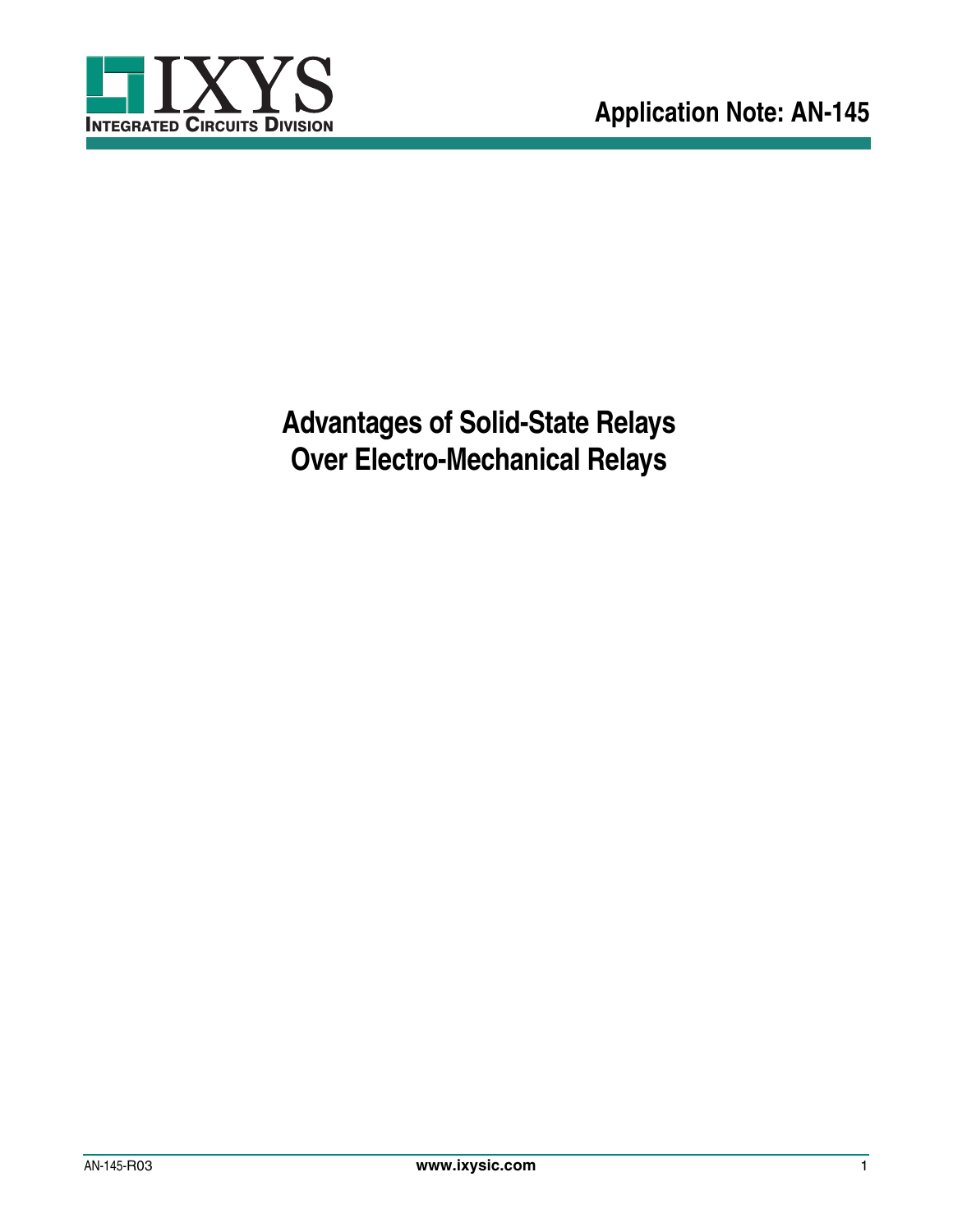

## **1. Introduction**

Many electronic designs can take advantage of the improved performance of solid-state relays (SSRs) relative to that of electro-mechanical relays (EMRs) that perform the same circuit function. The advantages of solid-state relays include the following:

- **•** SSRs are typically smaller than EMRs, conserving valuable real estate in printed-circuit board applications
- **•** SSRs offer improved system reliability because they have no moving parts or contacts to degrade
- **•** SSRs provide state-of-the-art performance, including no requirement for driver electronics and bounce-free switching
- **•** SSRs provide improved system life-cycle costs, including simplified designs with reduced power supply and heat dissipation requirements.
- **•** SSRs can be provided as surface-mount technology (SMT) parts, which means lower cost and easier SMT printed-circuit board manufacture

This application note details the range of SSRs advantages over EMRs. It also includes references to IXYS IC Division; SSR part information; and design resources.

## <span id="page-1-0"></span>**2. Applications of SSRs**

Solid-state relays can be used to replace EMRs in many applications, including:

- **•** Telecommunications:
	- **-** I/O cards
	- **-** Control panel exchanges
	- **-** Antenna switches for UMTS
	- **-** GSM base stations
	- **-** Load switches
	- **-** Radio base stations
	- **-** Trunk switches
	- **-** Subscriber line EMR replacement
	- **-** Ground start
	- **-** Loop current test
	- **-** Test in/Test out
- **•** Data Communications:
	- **-** Embedded modem data access arrangement (DAA) circuits
	- **-** PC modem discrete DAA circuits
	- **-** Line switching in V.92 modems
- **•** Industrial:
	- **-** Metering output pulse relays
- **-** Multiplexers
- **-** Railway signalling
- **-** Decoder relays
- **-** Industrial control systems
- **-** Remote monitoring
- **-** Ground isolation
- **-** Programmable logic controller input multiplex relays
- **-** Programmable logic controller output relays
- **•** Security Systems:
- **-** Alarm switches
- **-** Sensor switches

## **3. About IXYS IC Division's SSRs**

OptoMOS® solid state relays use semiconductor technology to provide isolated small signal switching solutions. OptoMOS solid-state relays include three major circuit functions using four discrete semiconductor chips to achieve optimum performance. The input circuit contains one LED chip that converts input drive current to infrared light. The infrared light is optically coupled to a conversion circuit comprising an integrated array of photo-voltaic (PV) cells and associated drive circuitry. The PV cells generate the voltage needed to control the high voltage output MOSFETs that switch the output load.

The LED and PV chips are coupled through a translucent material that transfers light from one to the other without transferring heat or sacrificing isolation resistance. This optical dielectric material provides the electrical isolation.

IXYS IC Division's family of Line Card Access Switch (LCAS) products provide the necessary functionality to replace all 2-Form-C EMRs found on traditional voice and combined voice and data line cards in central office and access equipment. The basic functions for relays on a line card are line break, ringing injection, subscriber line test or test out, and circuit test or test in. All of these functions require the capability to handle high-voltage signals and withstand severe power cross and lightning tests. The LCAS products are monolithic ICs manufactured in the unique 320V BCDMOS process. The process is trench isolated and based on bonded thick film Silicon-On-Insulator (SOI).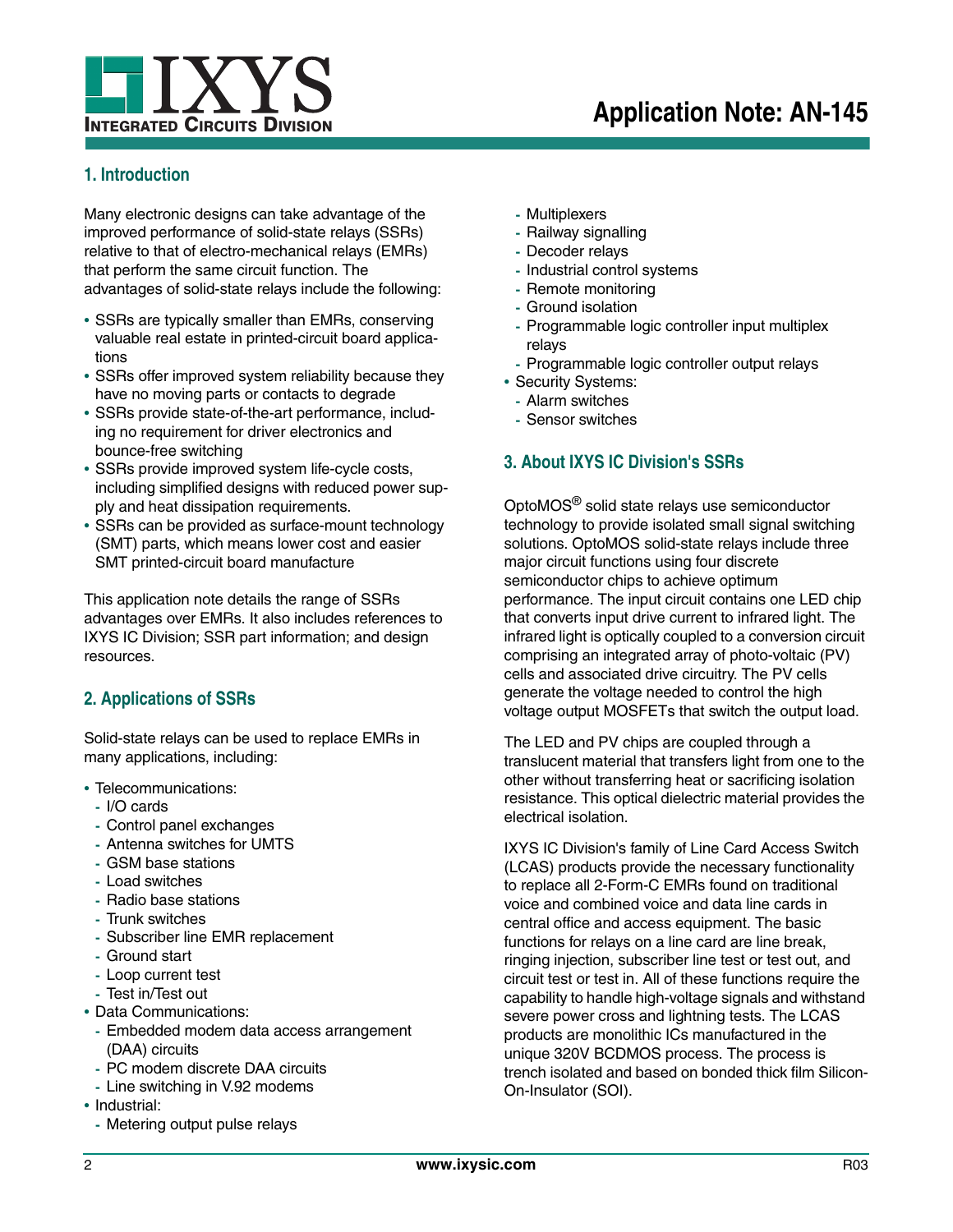

IXYS IC Division's OptoMOS Solid-State Relays, AC Solid-State Switches, and LCAS products are provided in a wide variety of contact styles, blocking voltages, and current handling capabilities. Figure 1 shows a selection of high power SSRs with blocking voltages up to 1000 V and load currents up to 22.8 A.





# **4. Specifying an SSR**

## **4.1 The Tendency to Over-Specify**

This section describes the tendency to over-specify EMRs. Over-specifying a component in a design results in a finished product that costs more than it should.

When designing with EMRs, the tendency to overspecify a part for a particular application results from two design concerns. In many cases, EMRs are overspecified for current handling capability because no lower-current unit is available. But most often, EMRs are over-specified to counteract the expected contact erosion over their useful lifetime. Contact erosion leads to higher contact resistance and the tendency for EMR contacts to weld closed, leaving the relay nonfunctional.

SSRs, on the other hand, can be specified with confidence at actual load voltages and currents. Contact erosion is not a concern because there are no contacts. SSRs are available with a wide range of current handling capabilities, ensuring a close fit with your design. See ["Applications of SSRs" on page 2](#page-1-0) for more information.

### **4.2 Maximum Switching Capacity and Derating**

#### <span id="page-2-0"></span>**Figure 2. Relay Derating Curves**



EMR manufacturers specify their relays in terms of maximum switching capacity. The maximum switching capacity (usually expressed in Volt-Amps or Watts) is provided in the relay data sheet. The data is given in chart form similar to [Figure 2.](#page-2-0) The maximum switching capacity of EMRs substantially derates with regard to maximum voltage or current capabilities. In addition, relay users apply derating beyond the recommendations of the manufacturer in an effort to extend the contact life of the relay. Often this derating places the actual load that can be handled by an EMR within the operating range of an SSR. SSRs do not have contacts so no contact erosion derating is required. Maximum switching capacity deratings do not apply to SSRs.

## **5. Physical Size Advantages of SSRs**

SSRs have a considerable size advantage over EMRs. In today's design environment, where printedcircuit board real estate is a very precious commodity, size matters more than ever.

The table ["Physical Size Comparison of SSRs and](#page-3-0)  [EMRs" on page 4](#page-3-0) shows a comparison of the physical size difference between SSR and EMRs in terms of printed-circuit board area consumed per pole. This information can be used to calculate the board space consumed by using an EMR solution compared to an SSR solution. In the case of analog line card design, where channel density is critical and available board space is limited, additional board area savings can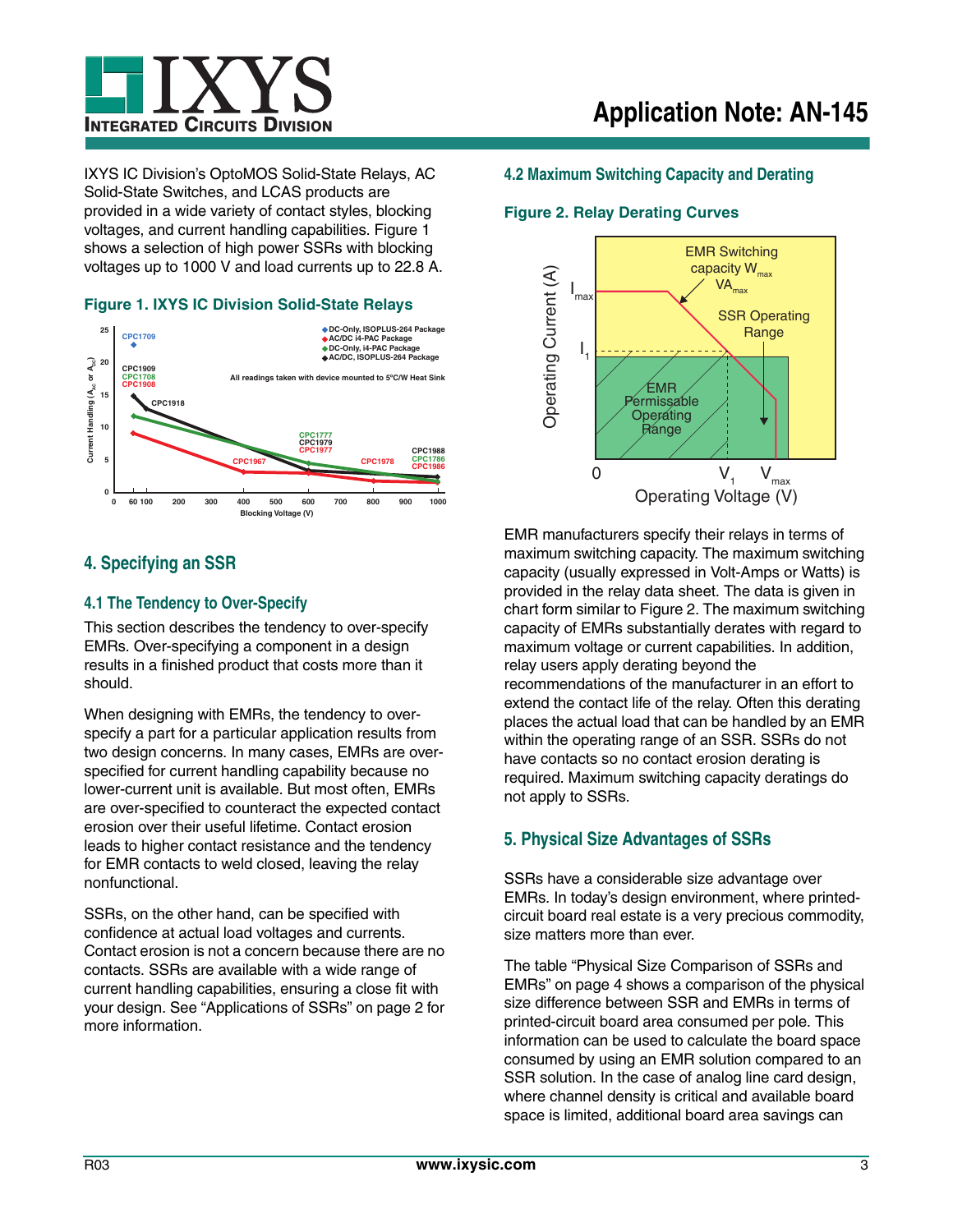

mean the difference between 16 or 32 channels per line card.

For example, a designer using the CPC7581MA can achieve a 43% reduction in printed-circuit board area used when compared with a fourth generation 2-Form-C EMR. The use of the LCAS also reduces the need for contact snubber circuits required for the EMR. In applications such as embedded modems in set top boxes, solid state relays like IXYS IC Division's CPC1035 consume only 16% of the board space of a comparable Reed relay solution.

## <span id="page-3-0"></span>**Table 1: Physical Size Comparison of SSRs and EMRs**

| Part                                                                                                                                                                                                                                                                         | <b>Package</b>                  | <b>Number</b><br>of Poles | Area per<br>Pole<br>$\text{(mm}^2)$ |  |
|------------------------------------------------------------------------------------------------------------------------------------------------------------------------------------------------------------------------------------------------------------------------------|---------------------------------|---------------------------|-------------------------------------|--|
| CPC7581BA LCAS                                                                                                                                                                                                                                                               | 16 SOIC                         | 4                         | 54                                  |  |
| CPC7582BA LCAS                                                                                                                                                                                                                                                               |                                 | 6                         | 27                                  |  |
| CPC7583BA LCAS                                                                                                                                                                                                                                                               | 28 SOIC                         | 10                        | 32                                  |  |
| CPC7581MALCAS                                                                                                                                                                                                                                                                | 16 MLP                          | 4                         | 21                                  |  |
| CPC7582MA LCAS                                                                                                                                                                                                                                                               |                                 | 6                         | 10.5                                |  |
| CPC7583MA LCAS                                                                                                                                                                                                                                                               | <b>28 MLP</b>                   | 10                        | 13                                  |  |
| LCA110 OptoMOS                                                                                                                                                                                                                                                               | 6-pin<br><b>SMT</b>             | 1                         | 53                                  |  |
| LAA110 OptoMOS                                                                                                                                                                                                                                                               | 8-pin<br><b>SMT</b>             | 2                         | 30.5                                |  |
| CPC1035 OptoMOS                                                                                                                                                                                                                                                              | 4-pin<br>SOP                    | 1                         | 16                                  |  |
| <b>Electromechanical Relays</b>                                                                                                                                                                                                                                              |                                 |                           |                                     |  |
| Reed relay                                                                                                                                                                                                                                                                   | 4-pin SIP                       | 1                         | 97                                  |  |
| Surface-mount Reed<br>relay                                                                                                                                                                                                                                                  | 4-pin Gull                      | 1                         | 116                                 |  |
| 2 Form C EMR                                                                                                                                                                                                                                                                 | 3 <sup>rd</sup> Gen-<br>eration | 4                         | 77                                  |  |
| 2 Form C EMR                                                                                                                                                                                                                                                                 | 4 <sup>th</sup> Gen-<br>eration | 4                         | 36.5                                |  |
| Note that these figures do not take into account allowances that must be made for<br>relay spacing in printed-circuit board designs. See "Circuit Noise Generation and<br>Isolation" on page 5 and "Magnetic Interaction and Sensitivity" on page 4 for more<br>information. |                                 |                           |                                     |  |

### **6. Printed-Circuit Board Advantages of SSRs**

In printed-circuit board applications, SSRs have several distinct advantages over EMRs. These include:

- **•** SSRs have no magnetic interaction
- **•** SSRs do not generate electrical noise
- **•** SSRs are more immune to physical shock and vibration
- **•** SSRs do not generate and are not sensitive to electro-magnetic interference (EMI)
- **•** In modern SMT printed-circuit board manufacture, SSRs have the advantage of IC-like handling

This section describes in detail the advantages of using SSRs in printed-circuit board designs.

#### <span id="page-3-1"></span>**6.1 Magnetic Interaction and Sensitivity**

EMRs operate with magnetic fields. These fields are not confined to the relay, so interaction of magnetic fields between adjacent electro-magnetic components must be accounted for in printed-circuit board design.

#### <span id="page-3-2"></span>**Figure 3. EMR Spacing Requirements**



The interaction is described in the following statements found in EMR application material:

- **•** Avoid use in locations subject to excessive magnetic particles or dust.
- **•** Avoid use in a magnetic field (over 8,000 A/m).
- **•** When planning to mount multiple relays side-byside, observe the minimum mounting interval for each type of relay.

This interaction costs printed-circuit board real estate, typically 0.2 inches (5 mm) on all sides of an EMR, a hidden cost of using an EMR solution. Typical EMR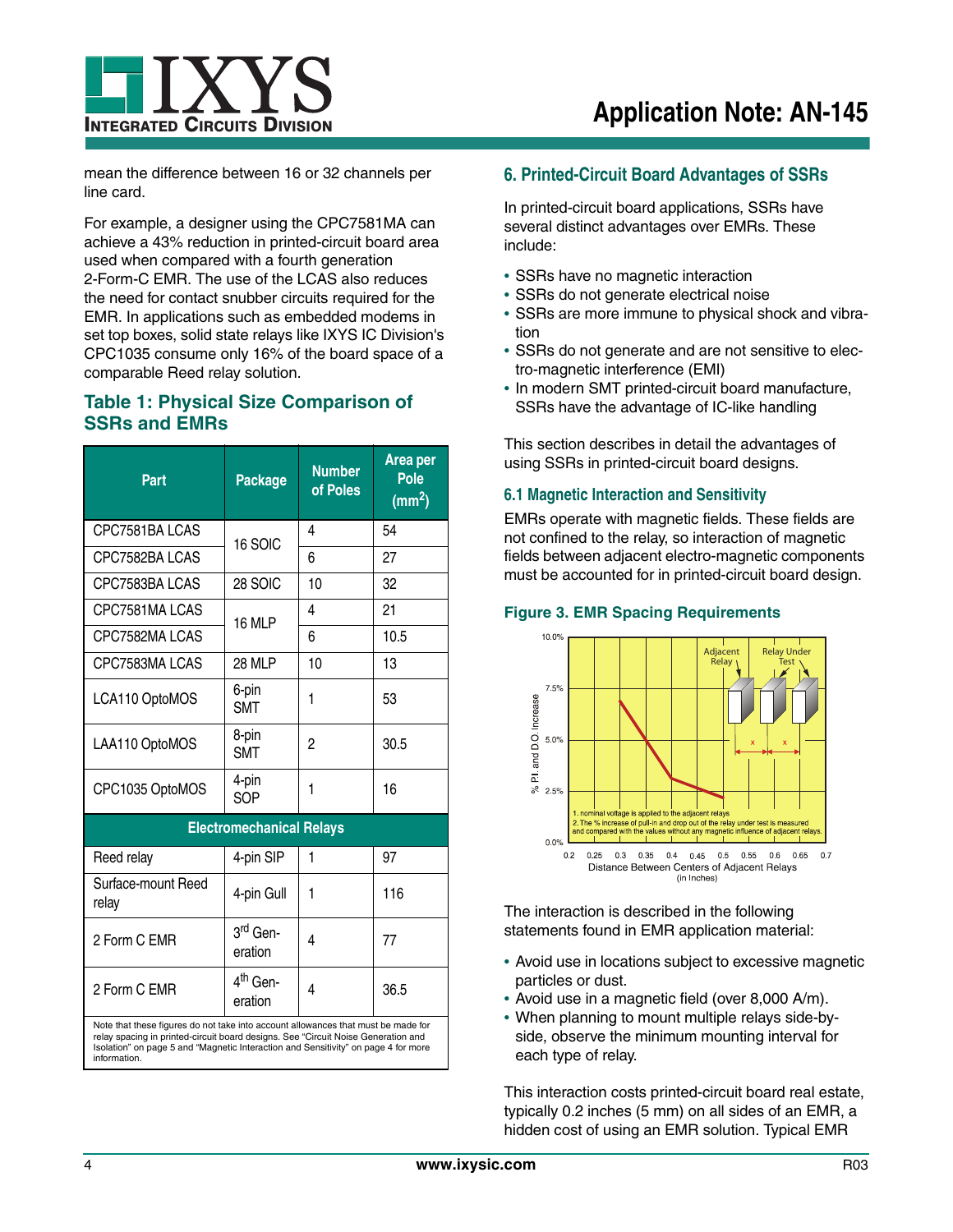spacing requirements and the effects of EMR spacing on pull-in and drop-out voltages are shown in [Figure 3.](#page-3-2)

Magnetic interaction is not present with SSRs because no magnetic field is used to switch the output.

### <span id="page-4-0"></span>**6.2 Circuit Noise Generation and Isolation**

As distinct from SSRs, EMRs generate electrical and audible noise that can be problematic in printed-circuit board applications. Consider the following statements found in EMR application materials:

- **•** The relay can be a source of noise to a semiconductor circuit. This must be taken into consideration when designing the positioning of the relay and other semiconductor components on the PCB.
- **•** Keep the relay and semiconductor components as far away as possible.
- **•** Locate the surge suppressor for the relay coil as close to the relay as possible.
- **•** Do not route wiring for audio signals that are likely to be affected by noise below the relay.
- **•** Design the shortest possible trace pattern.
- **•** One method for separating the power source and the relay from other electronic components is to use shielded trace patterns.

SSRs are integrated circuits. They are not a source of audible or electrical noise, and do not need special consideration for positioning on printed-circuit boards relative to other semiconductors.

### **6.3 Shock and Vibration**

Compared to SSRs, EMRs are more susceptible to physical shock and vibration. Further, the orientation of the electromechanical relay relative to the shock or vibration must be considered in designs where physical movement is expected.

Ideally, EMRs must be mounted so that any shock or vibration is applied at right angles to the operating direction of the armature. When an EMR's coil is not energized, the shock resistivity and noise immunity are significantly affected by the mounting direction. EMRs typically have functional shock resistance of only 50 G, and functional vibration resistance of only 20 G.

Determining the orientation of the armature in an EMR package can be a complicating factor in designing with EMRs. Some manufacturers' relay armatures operate in different directions by 90 degrees, complicating a

shock sensitive application where multiple relay sources may be used.

SSRs, by contrast, do not have moving parts and are not as sensitive to physical shock and vibration. Testing on IXYS IC Division SSRs has shown functional shock resistance up to 500Gs and a time duration of 0.5 milliseconds. Mounting orientation of SSRs has no bearing on shock resistance.

### **6.4 Manufacturing Implications**

#### 6.4.1 Mixed-Technology Costs

For SMT designs, using EMRs that require throughhole or manual placement can lead to higher costs related to the use of mixed technologies.

Manufacturing costs vary widely. Some manufacturers suggest a cost of \$0.01 to \$0.03 per SMT printedcircuit board component placement. Most IXYS IC Division SSRs are SMT products. Many EMRs, by contrast, are not SMT and require through-hole or manual placement in SMT designs. The same industry guideline suggests \$0.05 to \$0.15 per insertion or manual placement. Second-process hand soldering costs can be \$0.15 to \$1.00 per component.

Although it is often overlooked by designers who look at component cost instead of the total designed-in cost, incorporating SSRs in SMT designs can lead to considerable manufacturing savings.

6.4.2 Surface-mount EMR Limitations in Reflow Solder Processes

Although surface-mount EMRs can be used, SMT SSRs can be a better choice in reflow solder processes for several reasons.

EMRs, with their springs, armatures, solenoid coils, and air trapped in the package, are far more sensitive to the heat stresses involved in reflow solder processes. IXYS IC Division's OptoMOS SSRs, with no moving parts, are compatible with reflow solder process and can be wave soldered. IXYS IC Division recommends IPC9502 level 7 for solder process limits. Its OptoMOS SSRs can be mounted on either side of the PCB and immersed in molten solder for brief periods of time, and its LCAS is compatible with industry-standard soldering processes.

For small, lightweight components such as chip components, a self-alignment effect can be expected during printed-circuit board placement if small placement errors exist. However, this effect may not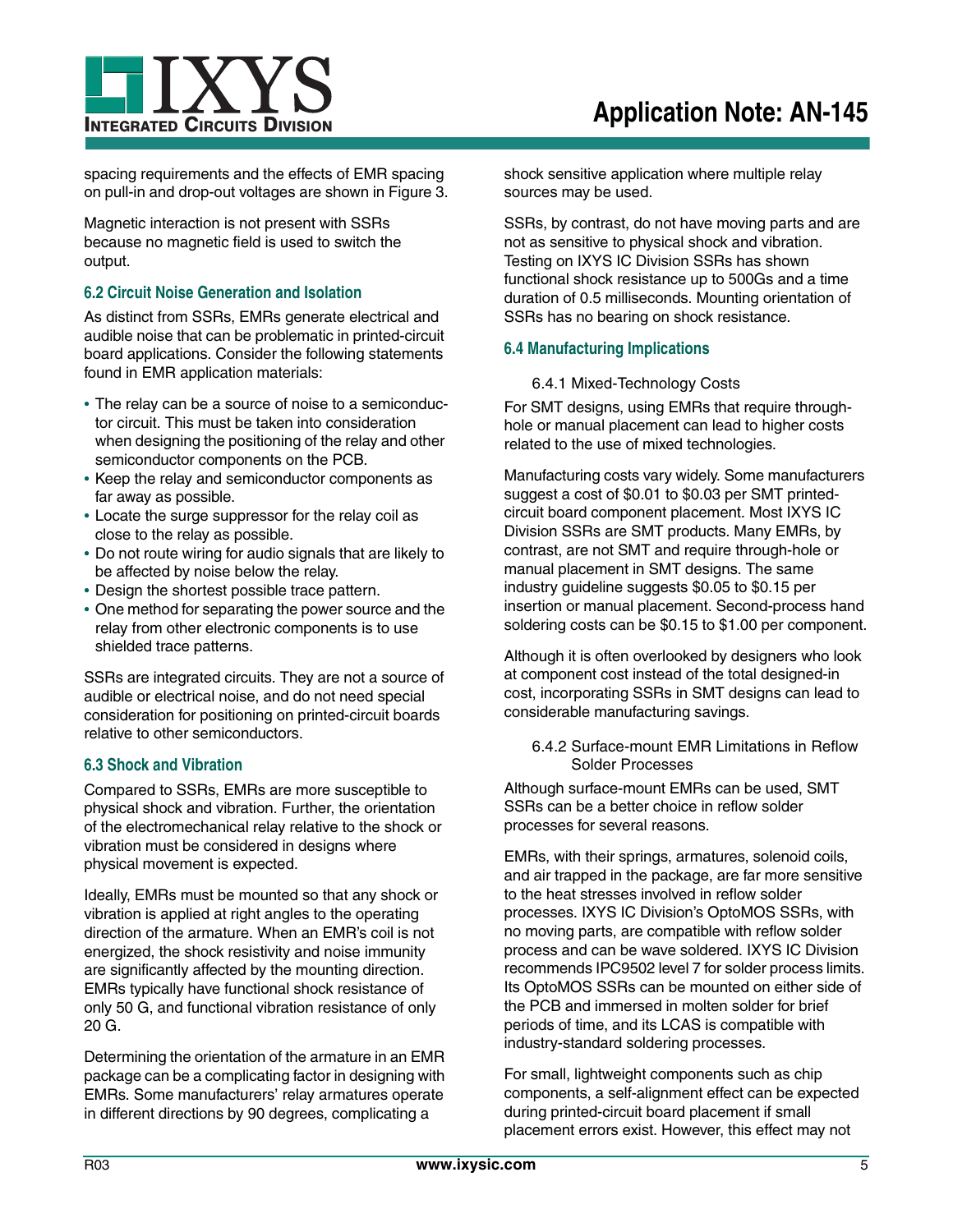

occur for large electromechanical components such as EMRs. They require precise positioning on their soldering pads.

If SMT EMRs sustain excessive mechanical stress from the placement machine's pickup head, their performance cannot be guaranteed. Additionally, through-hole technology (THT) versions of EMRs almost always require manual placement. There is no general correlation between the location of the tips of the pins and the outside of the EMR case. In a typical through-hole technology IC, the leads are bent outward at a 5-10 degree angle. When the component is grasped by the head, the leads are flexed inward to match the hole separation and then inserted. Since EMRs are grasped by the case and not by the leads, they generally must be hand inserted. In addition, SMT EMRs are often the tallest component on the board. This can result in excess top cover heating and shadowing.

#### 6.4.3 Reliability and Yields

Although difficult to quantify in hard numbers, the consensus in the industry is that the hand processing and soldering required for mixed-technology printed circuit board manufacture leads to lower manufacturing yields and lower mean-time-betweenfailure figures for manufactured products.

Consequently, using SSRs that do not require mixedtechnology work processes can mean higher reliability and better yields.

## **7. Input to Output Isolation Advantages of SSRs**

For applications that require high input to output isolation, like telephone line interface circuits, SSRs offer a better solution. This section contrasts SSR to EMR isolation characteristics.

IXYS IC Division OptoMOS SSRs are 100% tested for input-to-output breakdown voltage (IOBDV). The minimum rating is 1500  $V_{rms}$  for 60 seconds (steady state) for 4-pin SSRs. The rest of the SSR product line is rated at either 3750 or 5,000  $V_{rms}$  for 60 seconds.

With EMRs, the input to output isolation is most often referred to as insulation resistance. The term defines the resistance value between all isolated conducting sections of the relay. This value would include the isolation between the coil and the contacts, across the open contacts and from contact to any core or frame at ground potential. Due to the physical construction

constraints (e.g. contact gap) and the material used, EMRs are generally rated at only 1000 Vrms.

## **8. Failure Modes**

All electronic components have failure modes. EMRs, with their moving parts, contact surfaces, and wound coils, have generally higher failures-in-time relative to SSRs. Moreover, the reliability of SSRs related to the LED and optoisolator portions of the parts has been greatly improved in recent years.

#### **8.1 Optocoupler "Wear"**

In the past, the discrete and packaged optoelectronic devices used to perform isolation in SSRs have had problems associated either with manufacture or with drift of the electro-optical parameters over time. The problems led many to conclude the LED-based SSRs were suspect and subject to "wear" over time. Testing on the optical components used in IXYS IC Division SSRs, however, shows that the mean-time-betweenfailure (MTBF) of the LEDs is 290,875 hours, or 33.20 years, at a 90 percent confidence factor. Calculations are based on a nominal LED current of 10 mA.

Testing done on the photodetector showed orders of magnitude longer life expectancy, so the limiting factor of SSR optical component reliability is the LED.

#### **8.2 EMR Contact Wear**

The contacts are the most important components in an EMR in terms of reliability. Their characteristics are significantly affected by factors such as the material of the contacts, the voltage and current values applied to them, the type of load, operating frequency, atmosphere, contact arrangement, and contact bounce. If any of these values fails to satisfy a predetermined limit, problems such as metal degradation between contacts, contact welding, wear, or a rapid increase in contact resistance can occur.

Contact wear is dependent on load characteristics. Arcs are created during the make and break of loaded contacts. DC voltages are particularly bothersome, as there is no zero-crossing current point such as with an AC signal. As a result, once an arc has been established it is difficult to quench. The extent and duration of the arc can cause significant contact damage. The current at both the closing and opening time of the contact can greatly affect contact life.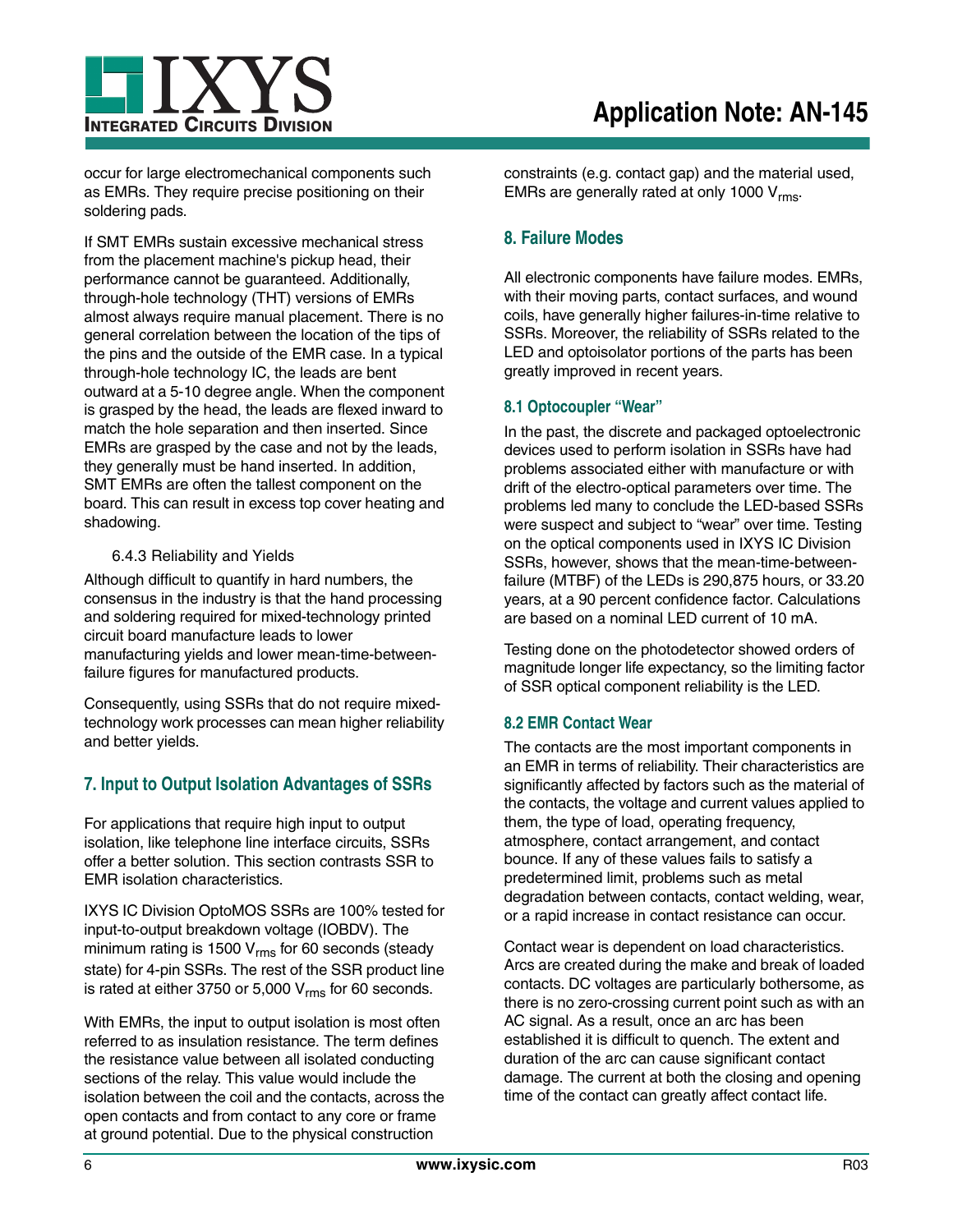

DC loads present additional problems for EMRs, as the positive and negative sides of the contact do not alternate as in the case of an AC load. This results in material transfer in only one direction leading to a peak on one contact corresponding to a valley on the other. This can lead to changes in on-resistance, early failure, or contact sticking.

The table ["Inrush Current by Load Type" on page 7](#page-6-0) lists different types of loads, and the inrush current a relay will have to handle when switching these loads. In the case of reactive loads, the inrush current at the time of closing of the circuit can be great enough to cause substantial contact wear and, at some point, the contacts may weld. Due to these conditions, a relay contact protection circuit designed to protect the relay contacts is recommended by EMR manufacturers. The protection circuit adds cost to the EMR solution and consumes valuable printed-circuit board space that could be used for other product features.

## <span id="page-6-0"></span>**Table 2: Inrush Current by Load Type**

| <b>Type of Load</b> | <b>Inrush Current</b>                      |  |
|---------------------|--------------------------------------------|--|
| Resistive           | Steady state current                       |  |
| Motor               | 5 to 10 times the steady<br>state current  |  |
| Incandescent lamp   | 10 to 15 times the<br>steady state current |  |
| Mercury lamp        | Up to 3 times the steady<br>state current  |  |
| Sodium vapor lamp   | 1 to 3 times the steady<br>state current   |  |
| Capacitive          | 20 to 40 times the<br>steady state current |  |
| Transformer         | 5 to 10 times the steady<br>state current  |  |

Contacts can be shorted by welding in the presence of either high current or vibration, as in the case of vibration-induced cold welding of gold contacts.

Since SSRs do not have contacts, none of the EMR contact wear issues described above apply.

The absence of contacts and moving parts means that SSRs are not subject to arcing and do not wear out. Contacts on EMRs can be replaced on some larger relays but contact replacement is not practical in small-signal printed-circuit board EMRs.

### **8.3 Other EMR Failure Modes**

Open and shorted coils can also be a mechanism for EMR failure. Shorted coils can occur if excessive heat melts the coil insulation. Open coils can be caused by over-voltage or over-current conditions applied to the coil.

The circuitry used to drive EMRs can cause open coil failures if the drive circuit itself fails or is subjected to transients. SSRs can be driven directly from logic circuits, so an intermediate drive circuit is not required.

AC load SSRs have the benefit of zero crossing switching which reduces noise in the circuit by restricting the switching operations to the point where the voltage crosses zero.

### **9. SSR Solutions to EMR Shortcomings**

### **9.1 Contact Bounce and Arcing**

The maximum bounce time of an EMR is the period from the first to the last closing or opening of a relay contact during the changeover to the other switching position. Bouncing causes short-term contact interruptions. Bounces are detrimental to contact life and are particularly bothersome in applications where relays are used for pulse counting. In such cases, bounce can easily lead to false pulse counting as contacts continue to make and break the circuit during bounce. Contact bounce does not occur in semiconductor-based SSRs. There are no contacts to bounce.

Typical applications where bouncing and arcing will give problems are data acquisition applications. With EMRs, some wait time must be built into the application to avoid measuring during contact bounce.

Contact bounce is also a problem in applications where voltage rises need to be counted, such as meters and counters. Contact bounces make false peaks, decreasing the reliability of the counter.

#### <span id="page-6-1"></span>**Figure 4. EMR Contact Bounce**

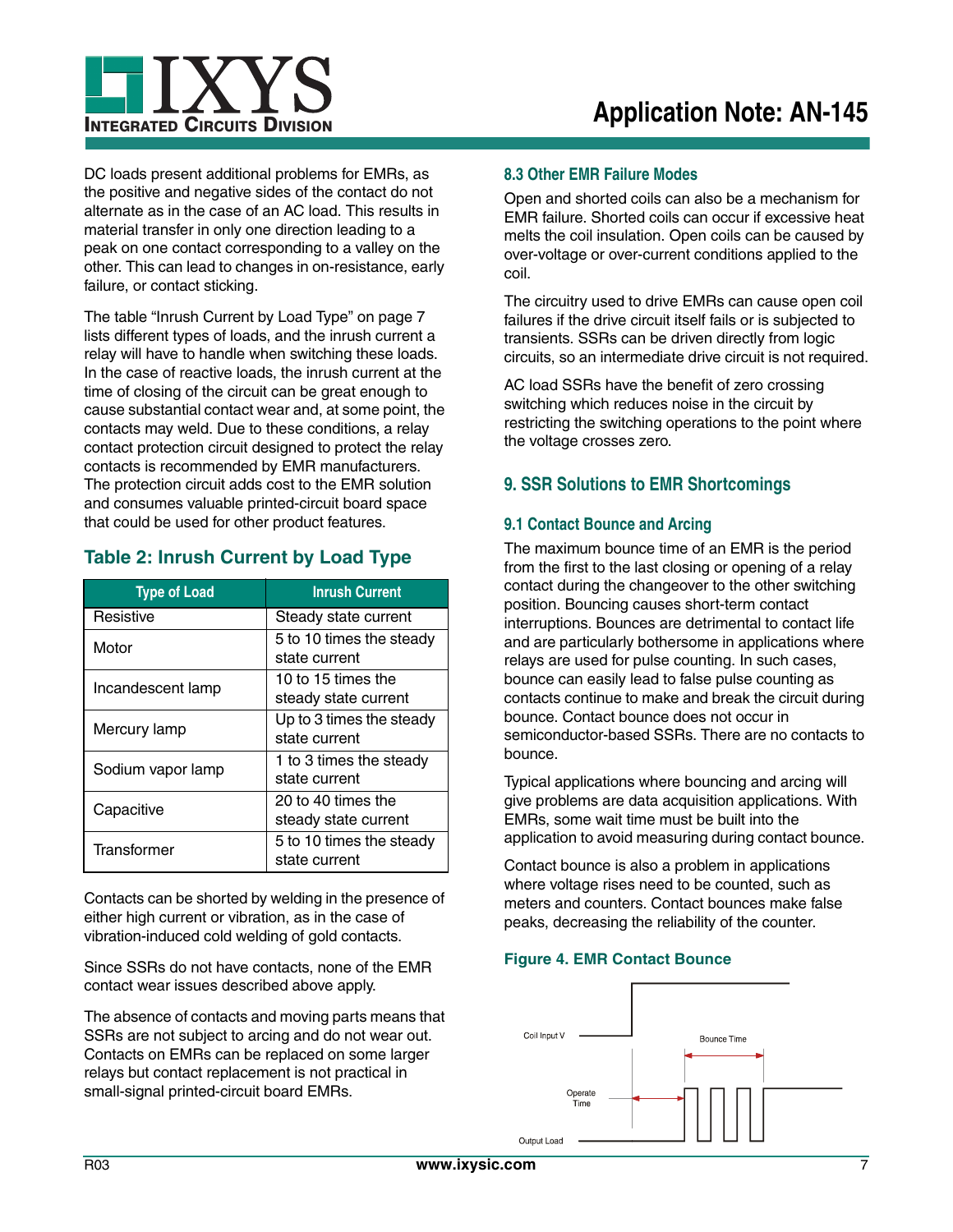

The relationship between operate time and contact bounce time in EMRs is shown in [Figure 4.](#page-6-1) Operate time is defined as the time elapsed from the initial application of power to the coil until closure of the normally-open contacts. With multi-pole devices the measurement would be made when the last pole closes. Bounce time is not included in the operate time specification. A designer can reduce the operate time of the relay by overdriving the coil. While this may reduce the operate time, the added closure force might increase the bounce duration and number of bounces. Conversely, contact bounce can be reduced by applying less coil drive at the expense of operate time. Since every bounce switches the load on as well as off, the electrical life of the contacts will be significantly shortened. Contact bounce can be eliminated using external components as described in the following circuit.

### **Figure 5. Contact Bounce Circuit**



These components can add up to \$0.25 to the cost of the EMR relay design, not including the printed-circuit board space consumed by the extra circuitry. Since SSRs use MOSFETs to switch the output load instead of movable contacts, bounce does not exist and no compensation circuit is necessary.

In EMRs, the contact bounce problem can be addressed using mercury-wetted contacts, but this may impose a restriction on mounting orientation relative to gravity. There are other considerations regarding the use or mercury-wetted contacts—the environment and the cost. Mercury is a hazardous material. Mercury wetted relays are no longer a practical solution for solving contact bounce. SSRs, by contrast, can be mounted and operated in any position and are much more environmentally friendly.

### **9.2 Electrical Life Expectancy**

The maximum electrical life of an EMR is the maximum permissible number of switch operations at a specified contact load under specified conditions, with an operating reliability of 95%.

End-of-life is defined as the number of operations required to result in doubling of the rated contact resistance. Many EMR vendors extend this figure by specifying the rated contact resistance at 100 milliohms when actual value is closer to 15 milliohms. Electrical life is generally rated at 100,000 to 500,000 operations.

EMRs typically function reliably for only about 100,000 operations. Since EMR life is dependent on load characteristics, the only reliable way to determine the actual life of the relay is to test it in the circuit under actual load conditions. Double-pole relays may suffer failure when metallic powder shed from one set of contacts causes failure of the other contact, particularly for light loads and when loads are supplied by separate power sources.

SSR data sheets do not carry an electrical life specification like EMRs. Unlike the EMR, where life is dependent on actual switching load and number of cycles, SSR reliability is determined by time-inoperation, not number of switching cycles. When SSRs are used within the published specifications, MTBF can exceed 19 million hours.

### **9.3 Power Consumption**

EMRs must energize a coil before switching can take place. This coil energy must be maintained in order to hold the contact in the desired position. Typically, the EMR will consume 80 mW of power to energize the coil. The situation is similar for the SSR, continuous current must be applied to the LED, but the power consumed is substantially lower, in the range of 3mW. Consequently, EMRs consume 25 times more power than SSRs. Lower power consumption means less heat to handle, an additional, often hidden, savings to designers. SSRs can be packed far more densely than EMRs, while producing less heat. The system power supply may also be smaller and less expensive.

While it is possible to use latching EMRs to overcome the constant power requirement, these types can be dislodged under either vibration, mechanical stress, or heat stress. This requires the designer to add circuitry to reset a latching EMR to a known state.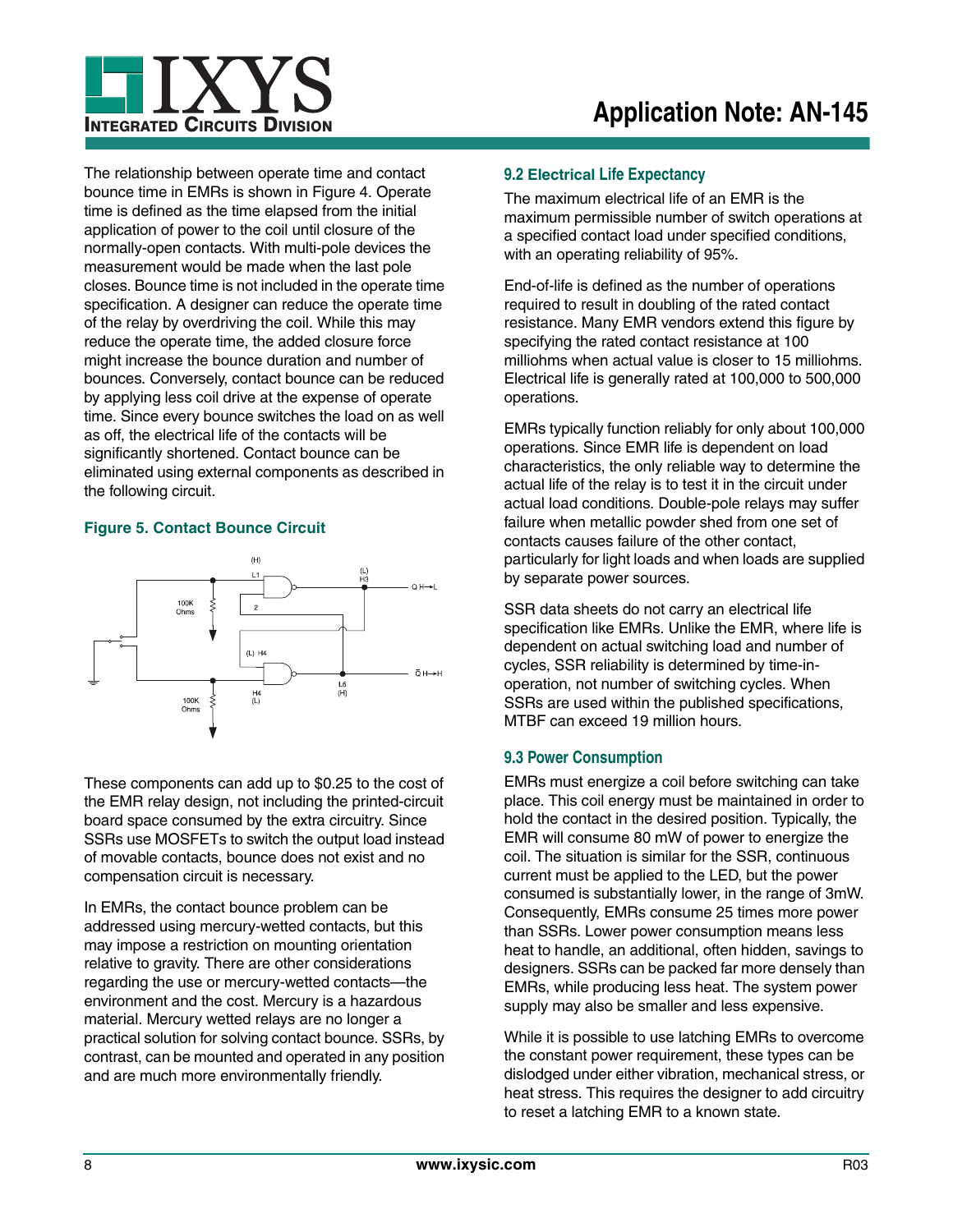

There are two cases where reset circuitry would be necessary; startup and after a short power interruption. These cases may need to be handled differently, adding cost and complexity to an EMR application.

### **9.4 Lower SSR Power Consumption**

The power consumption of EMRs is higher than the pull-in power by a safety factor that takes into account wear phenomena, environmental influences, and manufacturing tolerances. In semiconductor switches, it is equal to the pull-in power, plus a safety margin, plus collector dissipation. The power consumption of semiconductor devices rises much more steeply in relation to the collector current than it does with EMRs in relation to contact current. For example, the minimum power requirement of a polarized EMR can exceeds 80 milliWatts, while SSRs consume roughly 3 milliWatts.

#### **9.5 Lower SSR Voltage Requirements**

Since an SSR does not have to either energize a coil or open contacts, less voltage is required to turn an SSR on or off. EMRs are controlled from power supplies ranging from 5 to 48 Vdc. SSRs, by contrast, can operate with supplies as low as 1.5 Vdc.

### **9.6 Direct Logic Operation**

Because they do not consume much power and operate from low voltages, SSRs can be driven directly from logic circuits such as 74xxx types, saving a layer of interface electronics.

EMRs require coil drive voltages that far exceed the output drive of logic circuits. As a result, additional components are required to allow EMRs to interface with logic circuits. The circuit below shows the additional components required to integrate the mechanical relay into the digital circuitry. Four additional components are required in the EMR design to compensate for the unattractive characteristics of the EMR.



**Figure 6. SSR and EMR Drive Circuit Comparison**



These disadvantages require engineers to use generally accepted design practices to compensate. With a coil at the input of all mechanical relays, there is a naturally occurring inductive spike when deenergizing the input. This spike is applied to the sensitive components used to control the operation of the EMR. The spike is usually enough to cause catastrophic damage to the control circuitry if it isn't properly suppressed. To eliminate this risk, a highspeed diode must be used across the coil.

In the circuit on the bottom of the diagram, with Q1 turned on by the logic gate, the EMR is activated with current flowing through the input coil. When Q1 is turned off to deactivate the relay, the resulting inductive spike is re-circulated and dissipated through the coil via the diode D1. In the SSR solution on the top of the diagram, notice that the coil is replaced with a simple LED and the protection diode and drive transistor are eliminated. The only addition to the circuit is the current limit resistor needed to set the current supplied to the LED.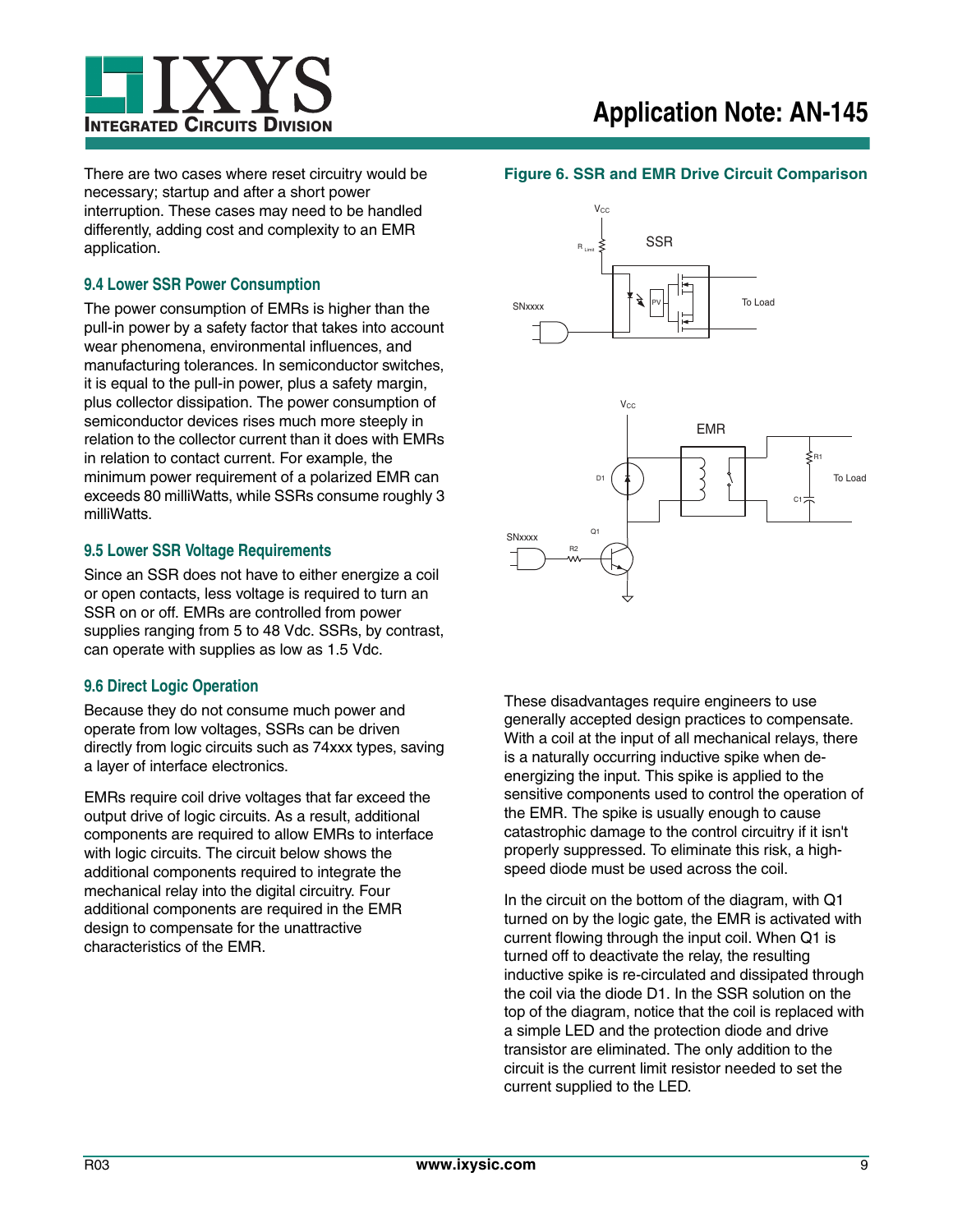

## **10. True Costs of Lower EMR Reliability**

In application, the lower reliability of EMRs leads to higher product life-cycle costs. This section describes the reliability advantages of SSRs over EMRs in terms of MTBF figures and the costs involved.

For purposes of comparison, MTBF figures were derived from the Telcordia Reliability Procedure for Electronic Equipment, **TR-332**.

Telcordia reliability prediction focuses on electronic equipment. It can provide predictions at the component level, system level, or project level for commercial off-the-shelf (COTS) parts. Telcordia utilizes three methods for predicting product reliability.

- **•** I. Parts Count
- **•** II. Parts count predictions with laboratory data in combination
- **•** III.Predictions based on field data

IXYS IC Division uses both method I and method II to calculate product MTBF. In the following example, MTBF figures are derived using Method II with 1000 hours of actual life test at elevated temperature.

A meaningful relationship between reliability and cost can be established. With EMRs, field failures will occur, but the frequency of occurrence will be proportional to the demonstrated failure rates. The lowest failure rate will provide the lowest frequency of failure. The add-on cost of a relay can be calculated by amortizing the cost of the anticipated failures over the number required that will be used within their rated life cycles. The example in table 3 compares a single pole EMR with a single pole SSR (LCA110).

The life expectancy of the EMR, according to the electrical life chart on the datasheet, is 900,000 operations. Given this data, cycling 100 relays under the load conditions given in the table for 900,000 cycles, would produce one failure. Reliability for the SSR is not defined by the number of switching cycles but rather the total operational time. As a result, the switching cycles the SSR can withstand are essentially unlimited. For this example, five million cycles was selected for the sake of comparison.

The failure rate per 10K operations can be calculated. In this example, the procurement cost of the relays is equal and the cost-of-failure is \$100. Cost-of-failure can be determined for equipment that is subject to field repair, but may be more difficult to assess if

intangibles like lost future business due to customer dissatisfaction are factored into the total. Given the quantity and number of cycles required for the application, it is simple to calculate the add-on-cost of the relay.

The use factor multiplied by the add-on-cost yields the adjusted add-on cost. This total reflects the additional cost per relay that can be directly attributed to the lower reliability of the EMR solution. Add the adjusted add-on cost to the original purchase price of the relay to determine the adjusted actual cost of the relay. Multiplying this by the total number of relays purchased and subtracting the aggregate purchase price yields the total additional cost associated with the lower reliability relay. This cost can be borne by the customer or by the manufacturer depending upon the make up of the failure cost and any service agreements that may be in place for the end equipment.

## **Table 3: Life Expectancy Cost Advantage for SSRs**

| <b>Cost Factor</b>                                                                  | <b>EMR</b>  | <b>LCA110 SSR</b> |
|-------------------------------------------------------------------------------------|-------------|-------------------|
| Life expectancy at 250 V,<br>120 mA, resistive load,<br>number of cycles            | 900,000     | 5,000,000         |
| Number of Failures                                                                  | 1           | 0                 |
| Failure rate per 10,000<br>cycles                                                   | 0.01%       | $0.00\%$          |
| Original procurement cost                                                           | \$0.50      | \$0.50            |
| Failure cost                                                                        | \$100.00    | \$100.00          |
| Expected use, number of<br>cycles                                                   | 100,000     | 100,000           |
| Add-on cost (failure cost x<br>failures per operation x<br>number of cycles)        | \$1.00      | \$0.00            |
| Use factor (total use life /<br>total life expectancy)                              | 11%         | 2%                |
| Adjusted add-on cost (Use<br>factor x add-on cost)                                  | \$0.11      | \$0.00            |
| Adjusted actual cost (pur-<br>chase price + add-on cost)                            | \$0.61      | \$0.50            |
| Cost of use for 100,000<br>units (adjusted actual cost<br>x number units purchased) | \$61,111.11 | \$50,000.00       |
| Reliability cost advantage<br>of SSR solution                                       |             | \$11,111.11       |